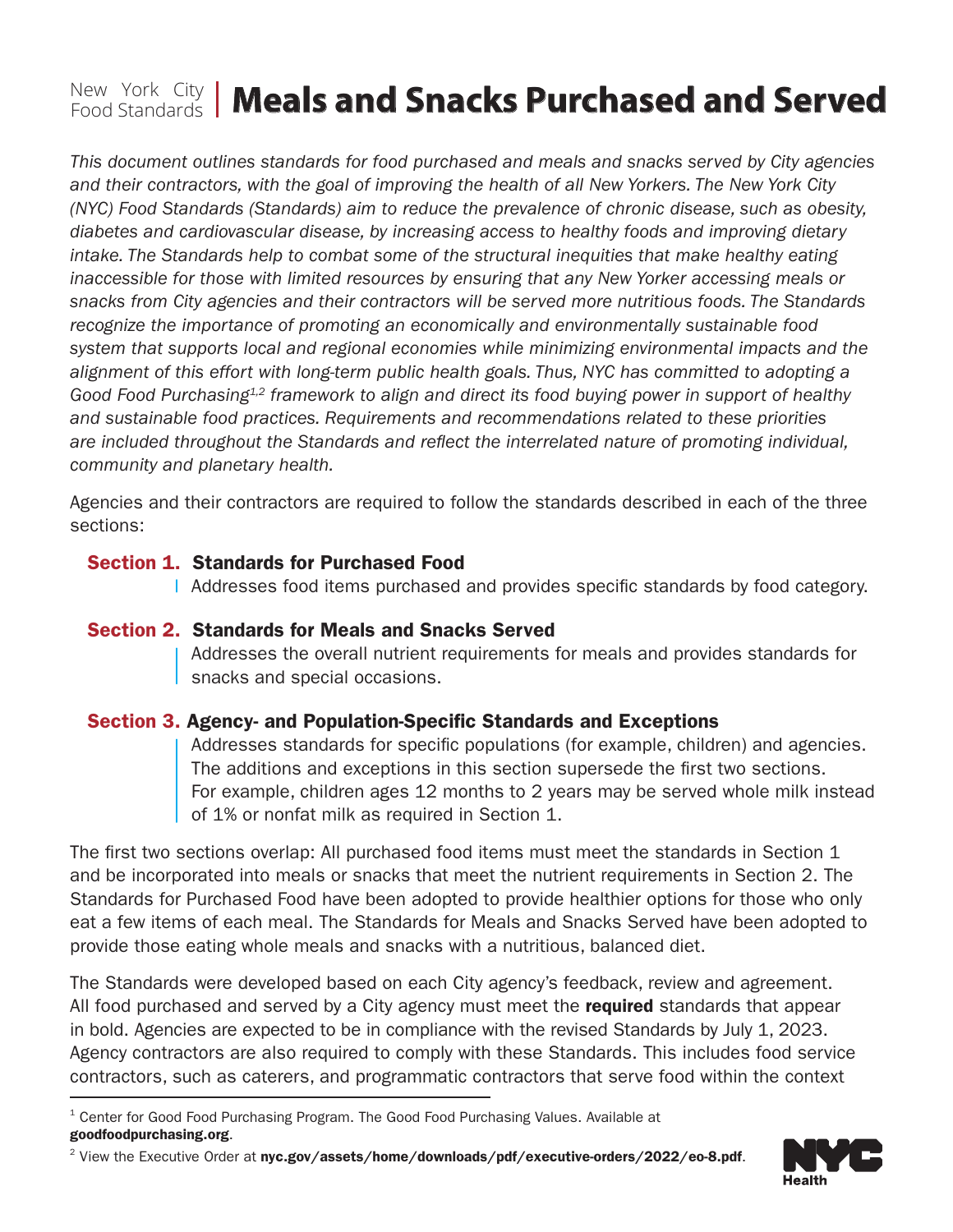of the program. These Standards do not apply to concessions that provide food for sale through leases, licenses or contracts at City programs.

The Standards were first made effective by an Executive Order in 2008. Executive Order  $8<sup>2</sup>$ signed on February 10, 2022, continues the mandate for the Food Standards and requires that they are reviewed and revised every three years. The Standards were revised in March of 2022. Updates were previously made in 2011, 2014 and 2017. The Executive Order mandates that all City agencies follow the Standards for all foods that are purchased, prepared or served by the agency, agency contractors or both, as well as the NYC Standards for Food Vending Machines and the NYC Standards for Beverage Vending Machines.<sup>3</sup> The Executive Order also commits to the establishment of a Good Food Purchasing framework to provide transparency about how mayoral agencies' food procurements impact core values relating to local economies, environmental sustainability, valued workforce, animal welfare and nutrition.

For more information, contact [nycfoodstandards@health.nyc.gov](mailto:nycfoodstandards@health.nyc.gov).

### Section 1. Standards for Purchased Food

*These standards are defned per serving of food as shown on a product's Nutrition Facts label, unless otherwise specifed.4* 

#### A. Nutrient Requirements

*The following applies to all purchased food.*

#### Trans fat

**Require** all items are free of partially hydrogenated oils (for example, industrially produced trans fats). $5$ 

#### Sodium

**Require** all individual items contain less than or equal to  $(\le)$  480 milligrams (mg) of sodium per serving, unless a lower standard is specifed in the Food Category Requirements below.

Recommend "low-sodium" items  $( \leq 140 \text{ mg of sodium per serving}).$ 

#### B. Food Category Requirements

*The following applies to specifc categories of purchased foods. These requirements apply to items that City agencies choose to purchase. City agencies are not required to purchase food or beverages from the categories outlined below.* 

Recommend products that are grown by producers using low amounts of or no pesticides, or an integrated pest management system.

<sup>&</sup>lt;sup>3</sup> View the NYC Standards for Food Vending Machines at [nyc.gov/assets/doh/downloads/pdf/cardio/cardio-vending](http://nyc.gov/assets/doh/downloads/pdf/cardio/cardio-vending-machines-standards.pdf)[machines-standards.pdf](http://nyc.gov/assets/doh/downloads/pdf/cardio/cardio-vending-machines-standards.pdf) and the NYC Standards for Beverage Vending Machines at [nyc.gov/assets/doh/downloads/pdf/](http://nyc.gov/assets/doh/downloads/pdf/cardio/cardio-vending-machines-bev-standards.pdf) [cardio/cardio-vending-machines-bev-standards.pdf](http://nyc.gov/assets/doh/downloads/pdf/cardio/cardio-vending-machines-bev-standards.pdf).

<sup>&</sup>lt;sup>4</sup> Serving size is based on the Food and Drug Administration's established lists of "Reference Amounts Customarily Consumed Per Eating Occasion."

<sup>&</sup>lt;sup>5</sup> Restriction is consistent with federal law. For more information, visit federalregister.gov/documents/2015/06/17/ [2015-14883/fnal-determination-regarding-partially-hydrogenated-oils](http://federalregister.gov/documents/2015/06/17/2015-14883/final-determination-regarding-partially-hydrogen).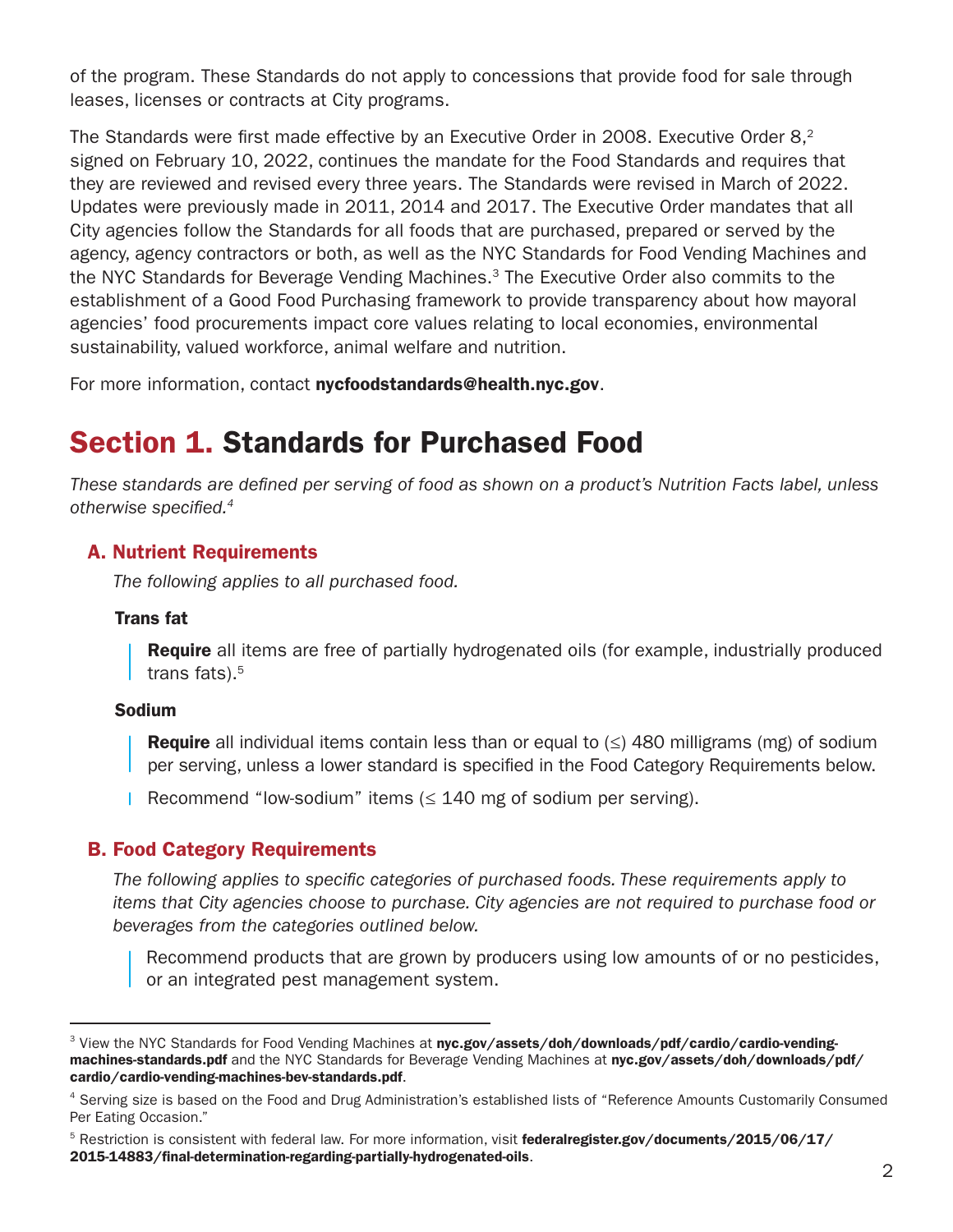Recommend foods produced using regenerative agricultural practices.

Recommend animal products are produced without the use of antimicrobial drugs for disease prevention purposes.

#### Beverages

**Require** all beverages contain  $\leq$  24 calories per 8 ounces (oz), except milk and 100% fruit juice.

- **Require** fruit juice be 100% with no added sweeteners.
- **Require** milk be 1% or nonfat with no added sweeteners.

**Require** fluid milk substitutes (or nondairy beverages) are nutritionally equivalent to fluid milk (for example, soy milk) and contain  $\leq$  9 grams (g) of sugar per 8 oz.

#### **Dairy**

**Require** low-fat or nonfat yogurt be plain (unflavored) or contain  $\leq$  25 g of sugar per 8 oz or equivalent (for example,  $\leq 12$  g of sugar per 4 oz, or  $\leq 19$  g of sugar per 6 oz) or 14 g of added sugar per 8 oz or equivalent.

- Require cheese contain  $\leq$  350 mg of sodium per serving.<sup>6</sup>
- **Recommend serving only plain (unflavored) yogurt and phasing out sweetened yogurt.**

#### Bread and other grains

Require all breads and grains (for example, dinner rolls, bagels, tortillas, breakfast breads, muffins, pastries, cakes and cookies) served as part of meal service (breakfast, lunch or dinner):

- l Contain ≤ 18 g of sugar per serving.
- Contain ≤ 290 mg of sodium per serving.

See separate standards for sliced sandwich bread, cereal and snacks below.

#### **Require** sliced sandwich bread:

Contain ≤ 180 mg of sodium per serving.

 $\blacksquare$  Be whole wheat or whole grain.<sup>7</sup>

I Contain greater than or equal to  $(≥)$  2 g of fiber per serving.

Recommend all grains be whole grain<sup>7</sup> (for example, brown rice and whole-wheat pasta, dinner rolls, muffins, bagels and tortillas).

#### **Cereal**

- Require cereal:
	- Contain ≤ 215 mg of sodium per serving.
	- $\blacksquare$  Contain ≤ 6 g of sugar per serving.

<sup>&</sup>lt;sup>6</sup> Cottage cheese is exempt due to the limited availability of this product type that meets this standard.

 $^7$  Contains all the essential parts and naturally occurring nutrients of the entire grain seed in their original proportions  $-$ 

<sup>100%</sup> of the original kernel and all the bran, germ and endosperm. View at [wholegrainscouncil.org](http://wholegrainscouncil.org).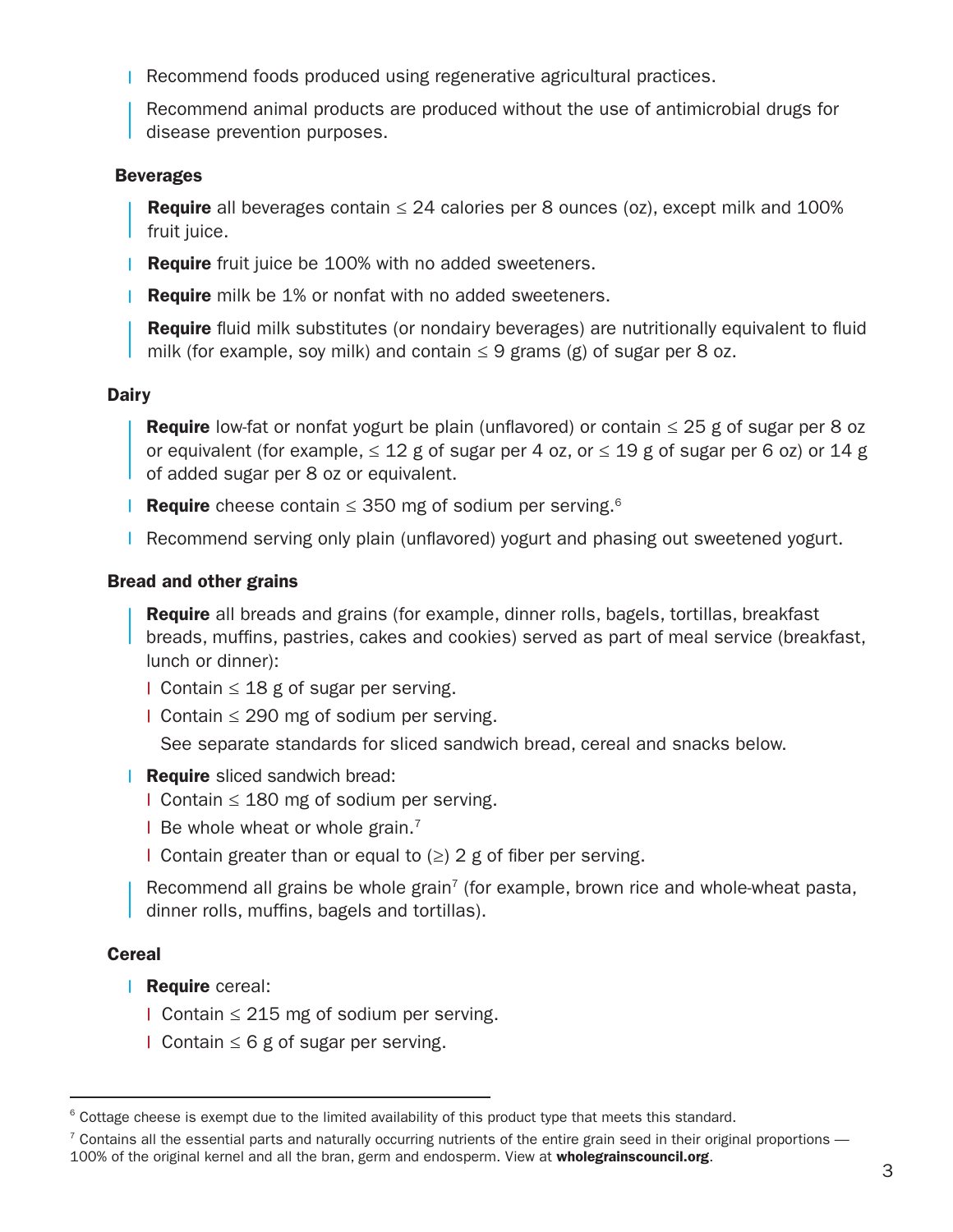$\blacksquare$  Contain ≥ 2 g of fiber per serving.

 $\blacksquare$  Be whole grain.<sup>7</sup>

**Require** cereals that contain dried fruit (for example, dried cranberries, dates and raisins) contain  $\leq 17$  g of sugar per serving. All cereals must still meet the above fiber and sodium standards.

#### Fruits and vegetables

- Require canned and frozen vegetables contain  $\leq$  220 mg of sodium per serving.
- Require canned and frozen beans contain  $\leq$  290 mg of sodium per serving.

**Require** canned fruit is in 100% fruit juice or water with no added sugar. Do not purchase fruit canned in syrup.

#### Tuna, salmon and other seafood

- Require canned and frozen seafood contain  $\leq$  290 mg of sodium per serving.
- **Recommend seafood purchased be from sustainable fisheries and stocks.**

#### **Poultry**

Require canned and frozen poultry contain  $\leq$  290 mg of sodium per serving.

#### Beef and pork

- Require canned beef or pork contain  $\leq$  480 mg of sodium per serving.
- Recommend ground beef and pork be extra lean (total fat  $\leq$  5%) and  $\geq$  90% lean.

#### Processed meat

**Require** processed meat<sup>8</sup> (for example, deli meat or ham) contain  $\leq$  480 mg of sodium per serving.

**Require** phasing out processed meats<sup>8</sup> by 2025.

Recommend processed breakfast meat (for example, bacon, turkey bacon and sausage) contain  $\leq$  290 mg of sodium per serving.

#### Condiments and sauces

- **Require** salad dressings contain  $\leq$  290 mg of sodium per serving.
- Require sauces contain  $\leq$  480 mg of sodium per serving.
- **Require** soy sauce with "less" or "reduced" sodium.<sup>9</sup>

<sup>&</sup>lt;sup>8</sup> Meat that has been transformed through salting, curing, fermentation, smoking or other processes to enhance flavor or improve preservation. Available at [who.int/news-room/q-a-detail/cancer-carcinogenicity-of-the-consumption-of-red-meat-and](https://www.who.int/news-room/q-a-detail/cancer-carcinogenicity-of-the-consumption-of-red-meat-and-processed-meat)[processed-meat](https://www.who.int/news-room/q-a-detail/cancer-carcinogenicity-of-the-consumption-of-red-meat-and-processed-meat).

<sup>&</sup>lt;sup>9</sup> Soy sauce is exempt from the sodium standard due to lack of market availability for products that meet this standard.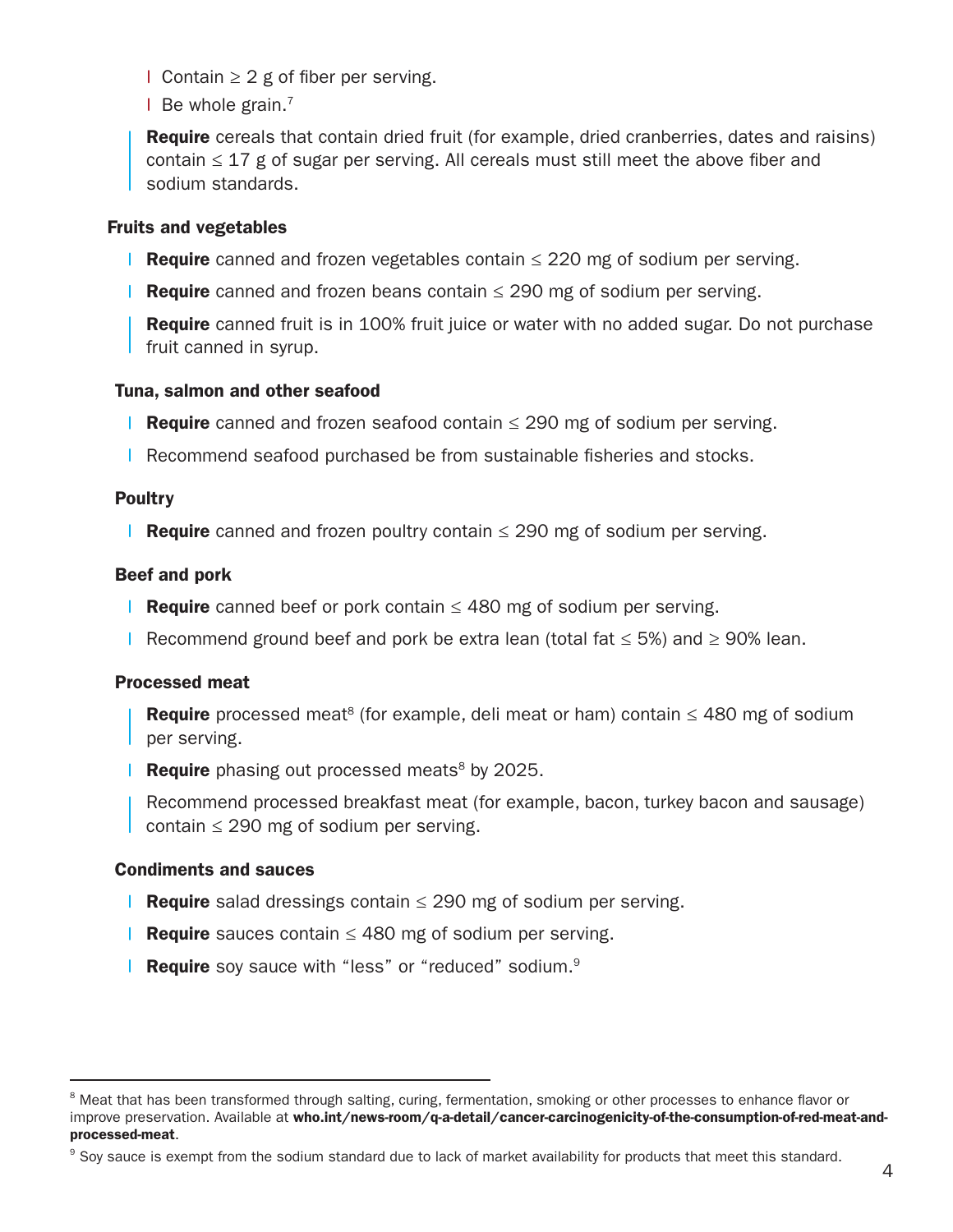#### Portion-controlled items and other convenience foods

**Require** portion-controlled items and other convenience foods (for example, breaded chicken, veal patties, and frozen French toast and waffles) contain  $\leq$  480 mg of sodium per serving.

#### Frozen whole meals

Require frozen whole meals contain  $\leq$  35% of the Chronic Disease Risk Reduction<sup>10</sup> threshold for sodium (children 2 to 3 years:  $\leq$  420 mg of sodium; children 4 to 8 years: ≤ 525 mg of sodium; children 9 to 13 years: ≤ 630 mg of sodium; children 14 to 18 years, adults and seniors:  $\leq 805$  mg of sodium).

#### Fats and oils

 Recommend increasing unsaturated plant oils (for example, olive oil, canola oil, corn oil and sunflower oil) and minimizing saturated animal fats and plant oils (for example, butter and coconut and palm oils).

### Section 2. Standards for Meals and Snacks Served

*This section applies to all meals and snacks that are [served.11](https://served.11) All City agencies must have a plan for regular menu review to make sure that they meet the standards in Parts B and C.* 

#### A. Food Preparation and Service

- Require no deep frying.
- **Require** all new or renovated kitchens be built without deep fryers.

**Require** that sites solicit client feedback annually regarding meals and snacks and consider results as part of their menu planning process. Sites must solicit client feedback regarding cultural preferences, taste and food quality.

Recommend establishing size standards for food containers (for example, smaller food plates or beverage cups) to help ensure reasonable portion sizes.

Recommend whole foods (unprocessed) or foods that are minimally processed when [possible.12](https://possible.12)

- Recommend focus on seasonal and locally sourced foods when developing menus.
- **Recommend cooking from scratch whenever possible.**

Recommend increasing unsaturated plant oils (for example, olive oil, canola oil, corn oil and sunfower oil) and minimizing saturated animal fats and plant oils (for example, butter and coconut and palm oils).

<sup>&</sup>lt;sup>10</sup> Chronic Disease Risk Reduction Levels are based on the United States Department of Agriculture (USDA) 2020-2025 Dietary Guidelines for Americans at dietaryguidelines.gov/sites/default/files/2020-12/Dietary Guidelines for [Americans\\_2020-2025.pdf](https://dietaryguidelines.gov/sites/default/files/2021-03/Dietary_Guidelines_for_Americans-2020-2025.pdf)

 $11$  See Page 11 for children's standards and other population-specific exceptions.

 $12$  Whole foods are unprocessed foods that are edible parts of plants or animals after separation from nature. Minimally processed foods are "unprocessed, or whole foods, altered by industrial processes such as the removal of inedible parts to extend shelf life but that do not add or introduce any new substance (such as fats, sugars, or salt)." Examples include milk, frozen fruits and vegetables, nuts and whole grains (adapted from NOVA, a food classifcation system).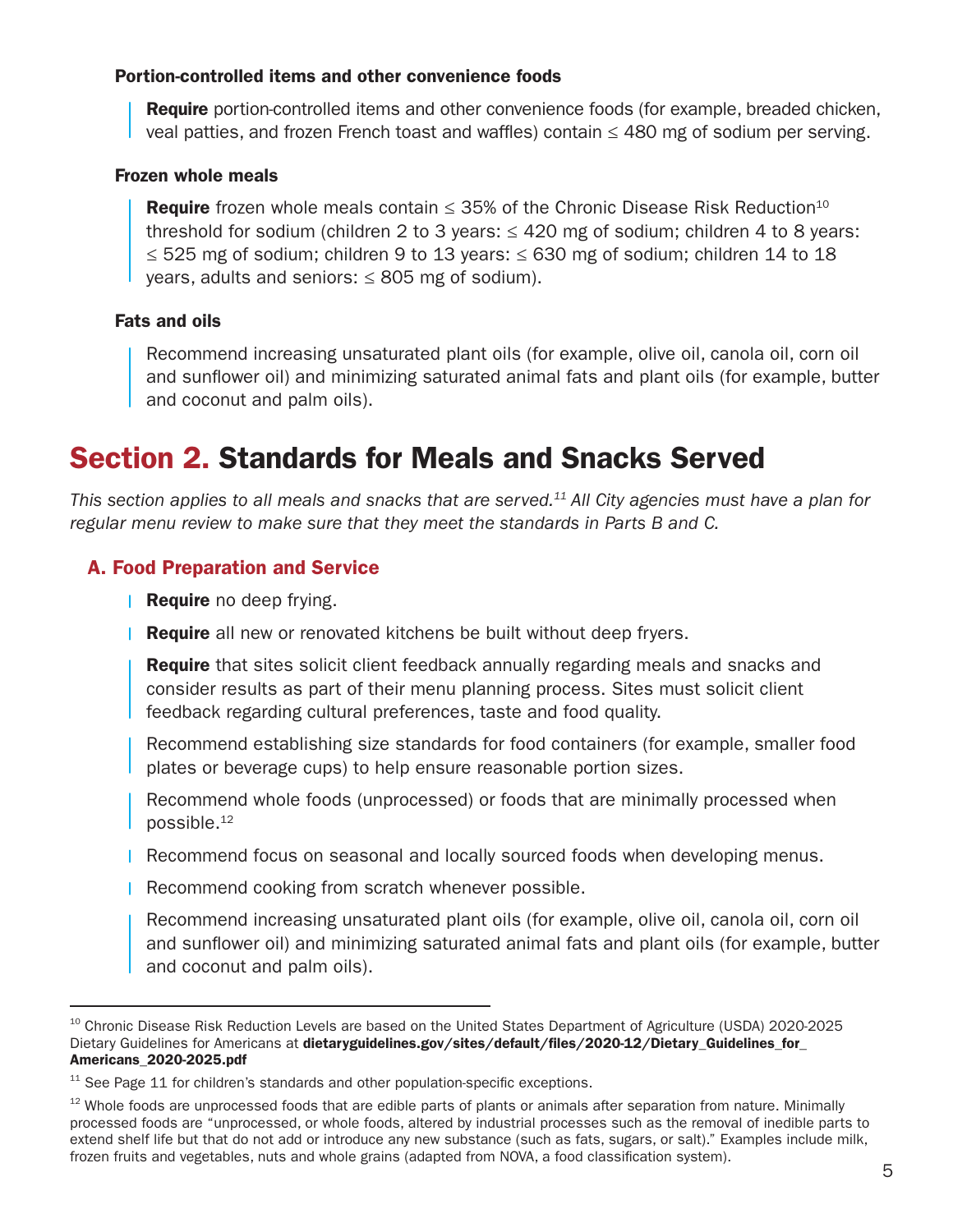#### B. Meals Served

#### 1. Nutrient Requirements

#### For sites serving three meals per day:

**Require** three meals combined meet the following daily standards:<sup>13,14</sup>

| Calories*            | 2,000 calories            |
|----------------------|---------------------------|
| Sodium               | $< 2,300 \text{ mg}$      |
| <b>Saturated Fat</b> | $<$ 10% of total calories |
| Fiber                | $\geq$ 28 g               |
| <b>Added Sugar</b>   | $<$ 10% of total calories |

**\*Require** daily calories are no more than 10% above or below the standard.

#### For sites serving only one or two meals per day:

- **Require** each meal served meets appropriate range of calories, sodium and fiber:
	- 25% to 30% for breakfast
	- 30% to 35% for lunch
	- 30% to 35% for dinner
- **Require** each meal served meets the percentage for saturated fat stated on the chart above.
- L. **Require** total meals served daily meet the percentage for added sugar stated on the chart above.
- **Recommend each meal served meets the percentage for added sugar stated on the** chart above.

**Note regarding added sugar meal standard:** If an agency or their contractors cannot assess their compliance with the added sugar standard due to limitations of vendors, contracts, data and/or software, agencies must submit an action plan that includes: 1) a strategy for data collection and assessment and expected timeline for assessment and 2) any available nutrition data on added sugar. This plan must be submitted to the Mayor's Office of Food Policy and the New York City Department of Health and Mental Hygiene (NYC Health Department) on or before December 31, 2022. The NYC Health Department will work with agencies to develop reporting plans following the submission of the action plan.

<sup>&</sup>lt;sup>13</sup> Standards are based on the United States Department of Agriculture (USDA) 2020-2025 Dietary Guidelines for Americans. Visit dietaryguidelines.gov/sites/default/files/2021-03/Dietary\_Guidelines\_for\_Americans-2020-2025.pdf.

<sup>&</sup>lt;sup>14</sup> Recommend the following daily nutrient standards: Protein: 10 to 35% of total calories; Carbohydrate: 45 to 65% of total calories; Potassium: 4,700 mg; Calcium: 1,000 mg; Iron: > 8 mg for males and 18 mg for females.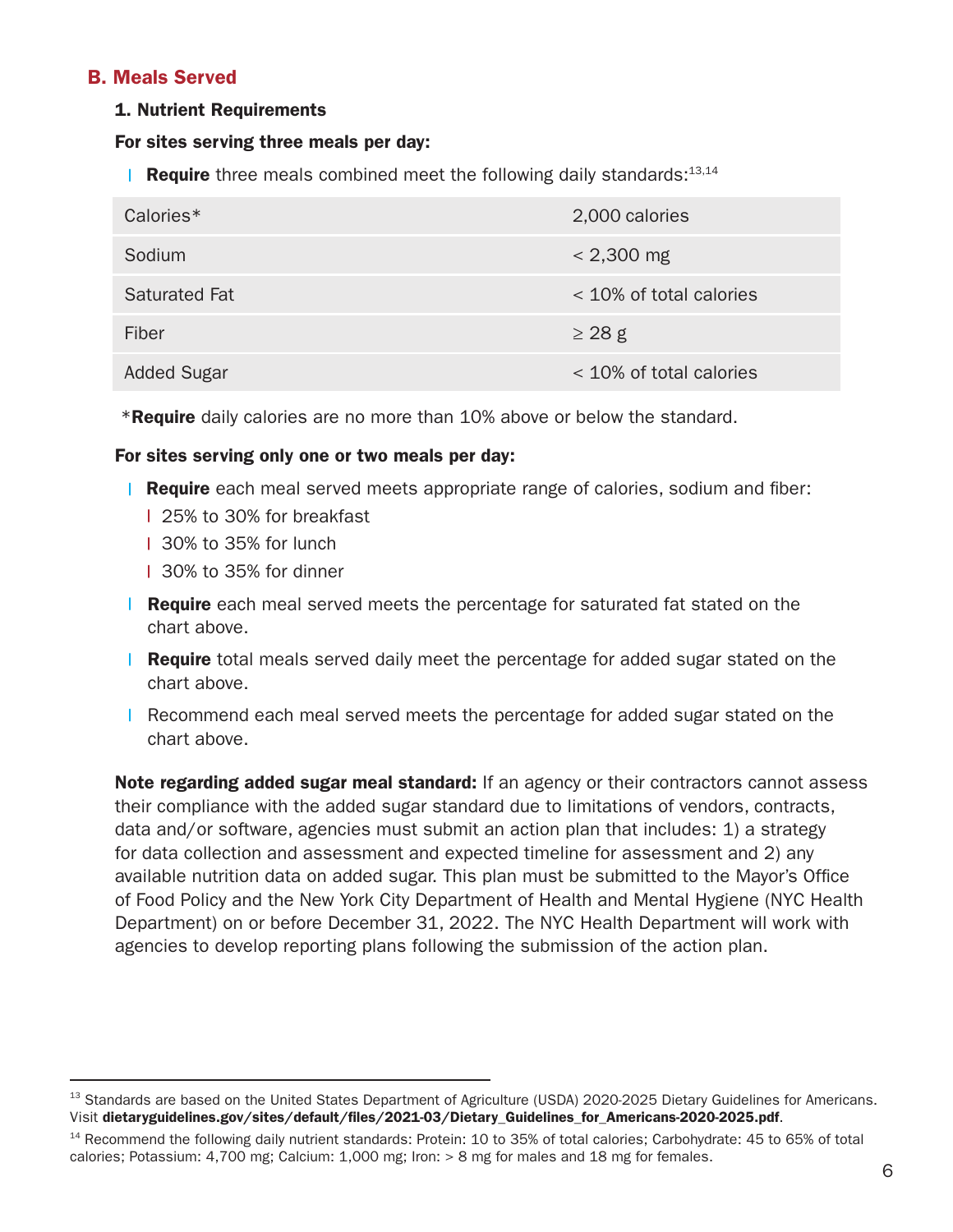#### Exemption

A contracted agency program may apply for an exemption from the above Nutrient Requirements if it meets all the following requirements:

- Meals are prepared on-site or by another similar program (for example, a day care center that prepares food for another facility).
- Program does not have access to a nutritionist (City agency-employed, consultant or contractor) for regular menu review.
- **Program regularly serves fewer than 200 people per meal.**
- **Program is not part of a larger contract for food purchasing coordinated by a City agency.**

Exempt programs should strive to meet these Nutrient Requirements through thoughtful menu planning. Should exemption be granted, programs must still comply with all other requirements of the NYC Food Standards.

#### 2. Meal Requirements

*The following applies to specifc categories of foods for agencies serving meals to adults and children.*

#### Fruits and vegetables

**Require** at least 1 serving<sup>15</sup> of fruit per day. 100% fruit juice does not count toward this requirement.

- **Require** starchy vegetables<sup>16</sup> be limited to no more than 1 serving<sup>15</sup> per day.
- **Require** for sites serving three meals per day:
	- 1 5 or more servings<sup>15</sup> of fruits and vegetables at lunch and at dinner.
	- At least 2 servings<sup>15</sup> of nonstarchy vegetables<sup>16</sup> per day.
- **Require** for sites serving one to two meals per day:
	- 1 2 or more servings<sup>15</sup> of fruits and vegetables at lunch and at dinner.
	- At least 1 serving<sup>15</sup> of nonstarchy vegetables<sup>16</sup> per day.
- **Recommend:** 
	- 1 2 or more servings<sup>15</sup> of fruits and vegetables at breakfast.
	- Fresh or frozen fruits and vegetables are served instead of canned.
	- $12$  servings<sup>15</sup> per week of dark green vegetables.<sup>17</sup>
	- 1 6 servings<sup>15</sup> per week of red and orange vegetables.<sup>18</sup>

If serving children age 13 years and younger, a serving of fruits and/or vegetables is equal to:

 $15$  One serving of fruit or vegetable for adults is equal to a cup or oz equivalent as defined by the USDA. For detailed descriptions of fruit and vegetable cup equivalents, visit [myplate.gov/eathealthy/vegetables](http://myplate.gov/eathealthy/vegetables) (see "cup of vegetable table") and [myplate.gov/eathealthy/fruits](http://myplate.gov/eathealthy/fruits) (see "cup of fruit table").

<sup>•</sup> Age 2 to 3 years (child care): 1/2 cup equivalent

<sup>•</sup> Age 4 to 13 years (pre-K, elementary and middle school): 3/4 cup equivalent

<sup>&</sup>lt;sup>16</sup> Starchy vegetables include potatoes, corn, green peas, lima beans, plantains and cassava. Nonstarchy vegetables include lettuce, asparagus, broccoli, cucumber, spinach, mushrooms, peppers, carrots and tomatoes.

 $17$  Dark green vegetables include broccoli, spinach, leafy salad greens, collards and kale.

 $18$  Red and orange vegetables include tomatoes, carrots, sweet potatoes, peppers, winter squash and pumpkin.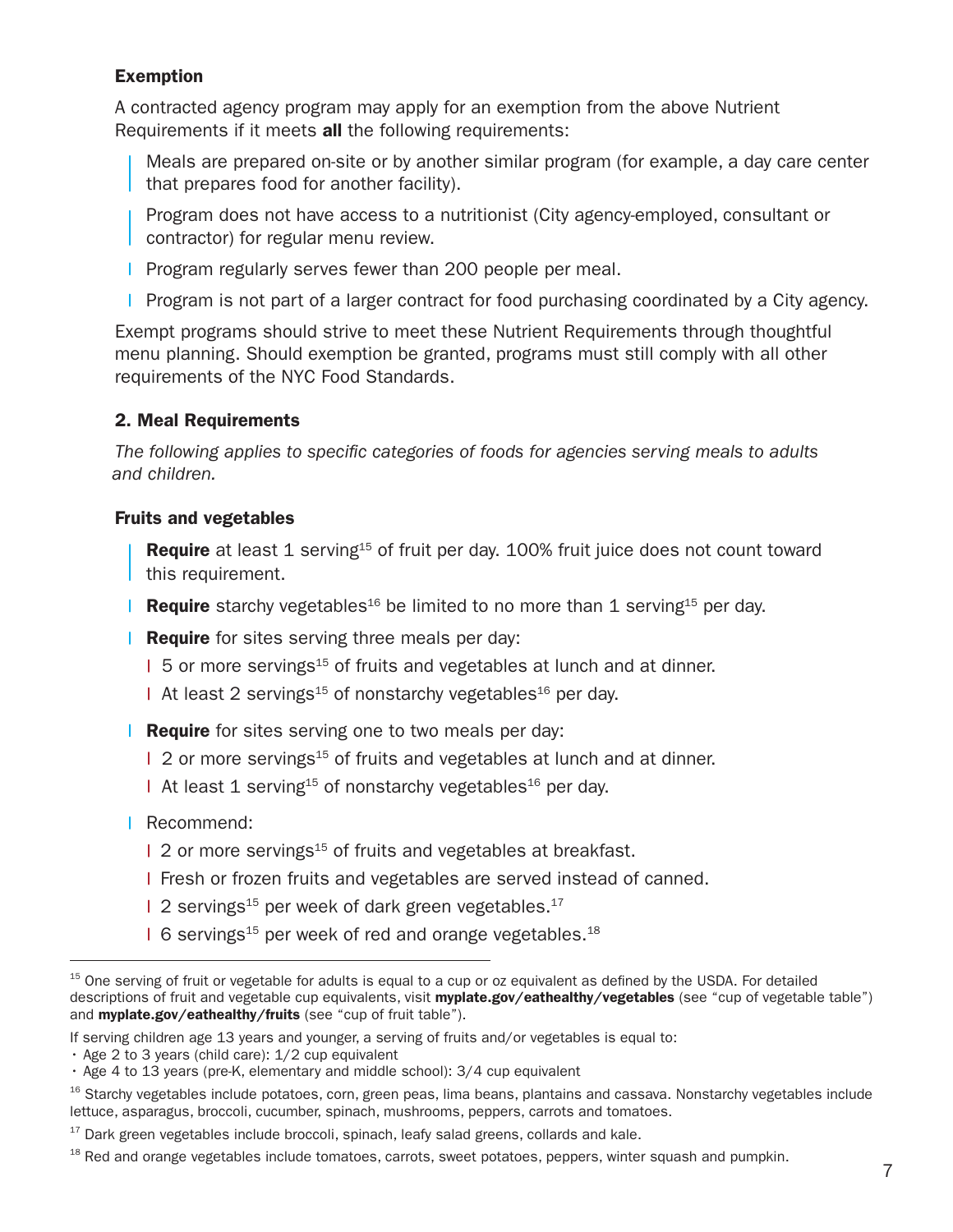#### Grains

**Require** at least half of all grains served<sup>19</sup> are whole grains<sup>7</sup> (for example, brown rice and whole-wheat pasta, dinner rolls, bagels and tortillas).

**Require** all cereal and sliced sandwich bread served are whole grain.<sup>7</sup>

Recommend all grains served are whole grain.<sup>7</sup>

#### Protein foods

Beef

**Require**, for sites serving three meals per day, no more than 2 servings<sup>19</sup> of beef per week only.

**Require**, for sites serving one to two meals per day, no more than 1 serving<sup>19</sup> of beef per week per meal type.20

#### Processed Meat

**Require**, for sites serving three meals per day, no more than 1 serving<sup>19</sup> of processed meat<sup>8</sup> per week per meal type.<sup>20</sup>

**Require**, for sites serving one to two meals per day, no more than 2 servings<sup>19</sup> of processed meat<sup>8</sup> per month (or no more than one serving every other week) per meal type.<sup>20</sup>

**Require** phasing out processed meats<sup>8</sup> by 2025.

#### Plant-Based Protein

**Require** at least 1 serving<sup>19</sup> of plant-based entrees<sup>21</sup> featuring a whole or minimally processed plant-based protein (for example, beans, lentils, peas, nuts, edamame or tofu) per week per meal type (except breakfast).

Recommend 2 servings<sup>19</sup> of plant-based entrees<sup>21</sup> featuring whole or minimally processed plant-based protein (for example, beans, lentils, peas, nuts, edamame or tofu) per week per meal type.

#### Seafood

Recommend 1 to 2 servings<sup>19</sup> of seafood per week with at least one of those servings being fish (for example, tuna or salmon) that contain heart-healthy oils.

**Recommend seafood purchased be from sustainable fisheries and stocks.** 

#### **Dairy**

Recommend serving cheese as the primary protein no more than once per week per meal type.<sup>20</sup>

 $19$  Serving is defined by an item appearing on the menu. Recommend 1 serving of plant-based protein be a minimum of 2 oz-equivalents. For more detailed information, see the "Ounce-Equivalent of Protein Foods Table" at [myplate.gov/](http://myplate.gov/eathealthy/protein-foods) [eathealthy/protein-foods](http://myplate.gov/eathealthy/protein-foods).

<sup>&</sup>lt;sup>20</sup> Meal type refers to the type of meal being served (for example, breakfast, lunch or dinner).

 $21$  An entree that includes a whole or minimally processed plant-based protein item such as beans, chickpeas, lentils, edamame, tofu, nuts and seeds as the primary protein component.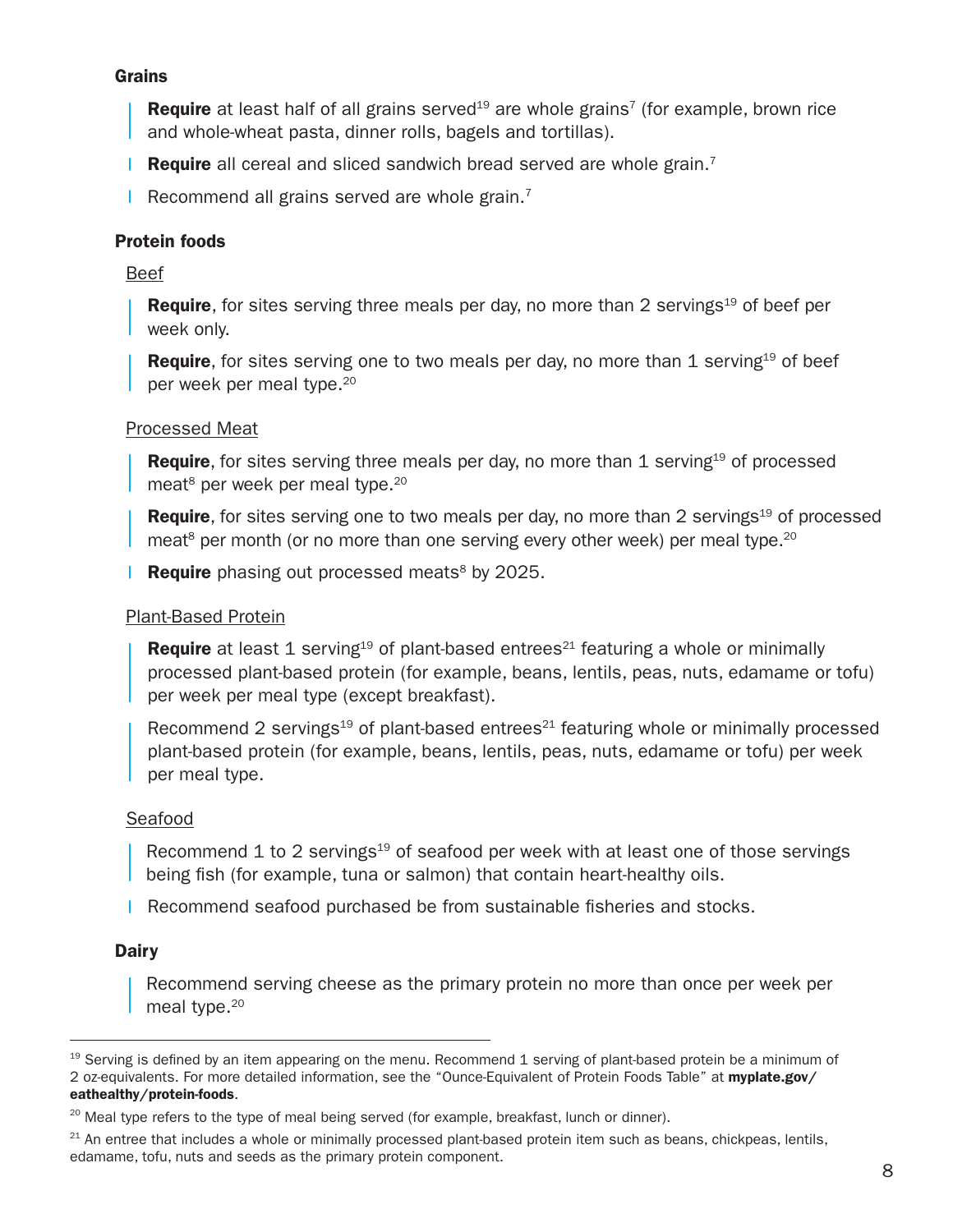#### Beverages

**Require**, for sites serving adults, beverages contain  $\leq$  24 calories per 8 oz, with the exceptions of milk and 100% fruit juice.

**Require** water at all meals (this can be in addition to or in place of other beverages regularly served). Recommend tap water whenever possible.

**Require** milk be 1% or nonfat with no added sweeteners.

**Require** fluid milk substitutes (or nondairy beverages) are nutritionally equivalent to fluid milk (for example, soy milk) and contain  $\leq 9$  g of sugar per 8 oz.

#### L. Require juice be:

| 100% fruit juice with no added sweeteners.

**Limited to portion sizes of ≤ 6 oz, if served.** 

I Served no more than once per day if providing meals.

**Recommend serving juice less frequently or phasing out completely.** 

#### C. Snack Standards

Snacks should add important nutrients to the overall diet and help curb hunger.

The following standards apply to sites serving snacks to adults and children.

#### 1. Overall Requirements

**Require** items free of partially hydrogenated oils (for example, industrially produced trans fats).<sup>5</sup>

#### Beverages

**Require**, for sites serving adults, beverages contain  $\leq$  24 calories per 8 oz, except milk and 100% fruit juice.

**Require** milk be 1% or nonfat with no added sweeteners.

**Require** fluid milk substitutes (or nondairy beverages) are nutritionally equivalent to fluid milk (for example, soy milk) and contain  $\leq 9$  g of sugar per 8 oz.

#### **Require** juice be:

1 100% fruit juice with no added sweeteners.

- **Limited to portion sizes of ≤ 6 oz, if served.**
- I Served no more than once per day if providing meals.

Require water at all snack times. Recommend tap water whenever possible. Refer to Executive Order 54 of 2020, ending the purchase of single-use plastic bottles and restricting their sale on City [property.22](https://property.22) 

**Recommend serving juice less frequently or phasing out completely.** 

<sup>&</sup>lt;sup>22</sup> To read the Executive Order 54 of 2020, visit [nyc.gov/assets/home/downloads/pdf/executive-orders/2020/eo-54.pdf](https://www1.nyc.gov/assets/home/downloads/pdf/executive-orders/2020/eo-54.pdf).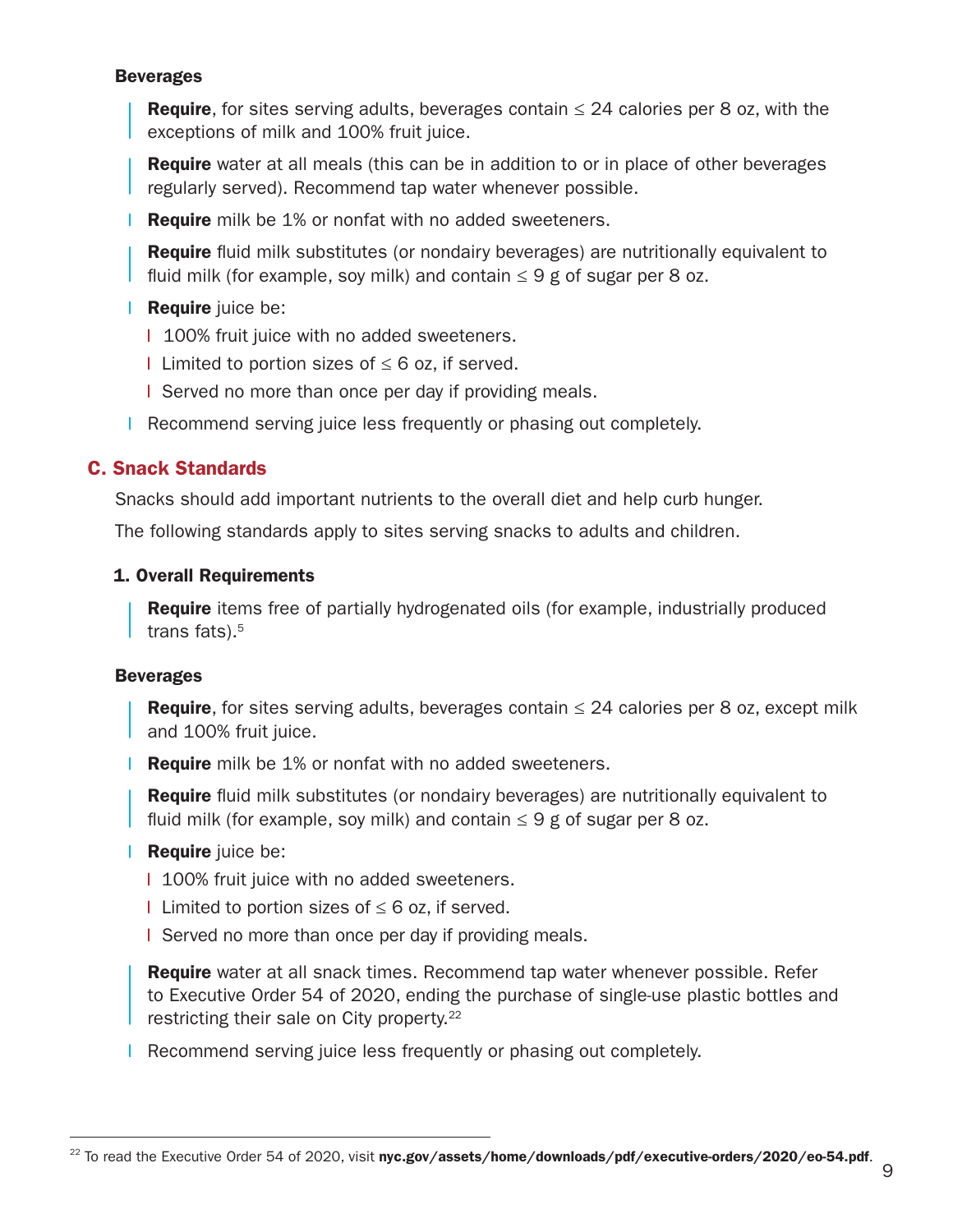#### 2. Food Category Requirements

*Recommend choosing more whole foods such as fruits, vegetables, nuts and seeds.* 

#### Fruits and vegetables

celery sticks, pepper slices, salads, apples,<br>bananas, pears, oranges, dried fruit,<br>unsweetened applesauce, and canned bananas, pears, oranges, dried fruit, Examples of fruits and vegetables: carrot sticks, fruit in unsweetened juice or water.

#### Breads and other grains

Require sliced sandwich bread be whole grain<sup>7</sup> and contain  $\leq$  180 mg of sodium per serving.

- **Require** cereal:
	- $\blacksquare$  Be whole grain.<sup>7</sup>
	- Contain ≤ 215 mg of sodium per serving.
	- $\blacksquare$  Contain ≤ 6 g of sugar per serving.
	- $\blacksquare$  Contain ≥ 2 g of fiber per serving.

Example snack choices, all served with water:

- Peanut butter, whole-grain crackers and apple slices
- A peach and whole-grain crackers
- Half of one tuna or grilled chicken sandwich on whole-wheat bread with lettuce and tomato
- Edamame served with whole-wheat pita triangles and carrot sticks
	- Low-fat milk and whole-grain cereal with fresh berries
		- **Low-fat (unflavored) yogurt topped with** blueberries and granola
			- **Hummus with whole-grain pitally** and sliced red peppers

**Require** all breads and grains (for example, crackers,

- pita bread, granola bars, muffins and cookies):<br>I Contain ≤ 200 mg of sodium per serving.
- Contain ≤ 10 g of sugar per serving.
- $\Box$  Contain ≥ 2 g of fiber per serving.
- **Require** at least half of all grains served are whole grains.<sup>7</sup>
- Recommend all grains served are whole grain.<sup>7</sup>

 Examples of whole-grain products: whole-wheat pita triangles, whole-grain cereal, whole-grain crackers, whole-wheat bread, popcorn.

l

**Pastries, croissants and cake are not recommended.** 

#### Protein<sup>23</sup>

Recommend lean, low-sodium protein choices.

Examples of protein choices: hummus, bean dip, cottage cheese, low-fat cheese, hard- boiled eggs, low-fat or nonfat plain (unfavored) yogurt, low-sodium tuna, grilled chicken, nuts, nut butters and sunflower seeds.

 $23$  Per the Child and Adult Care Food Program (CACFP), this category is referred to as "meat or meat alternative."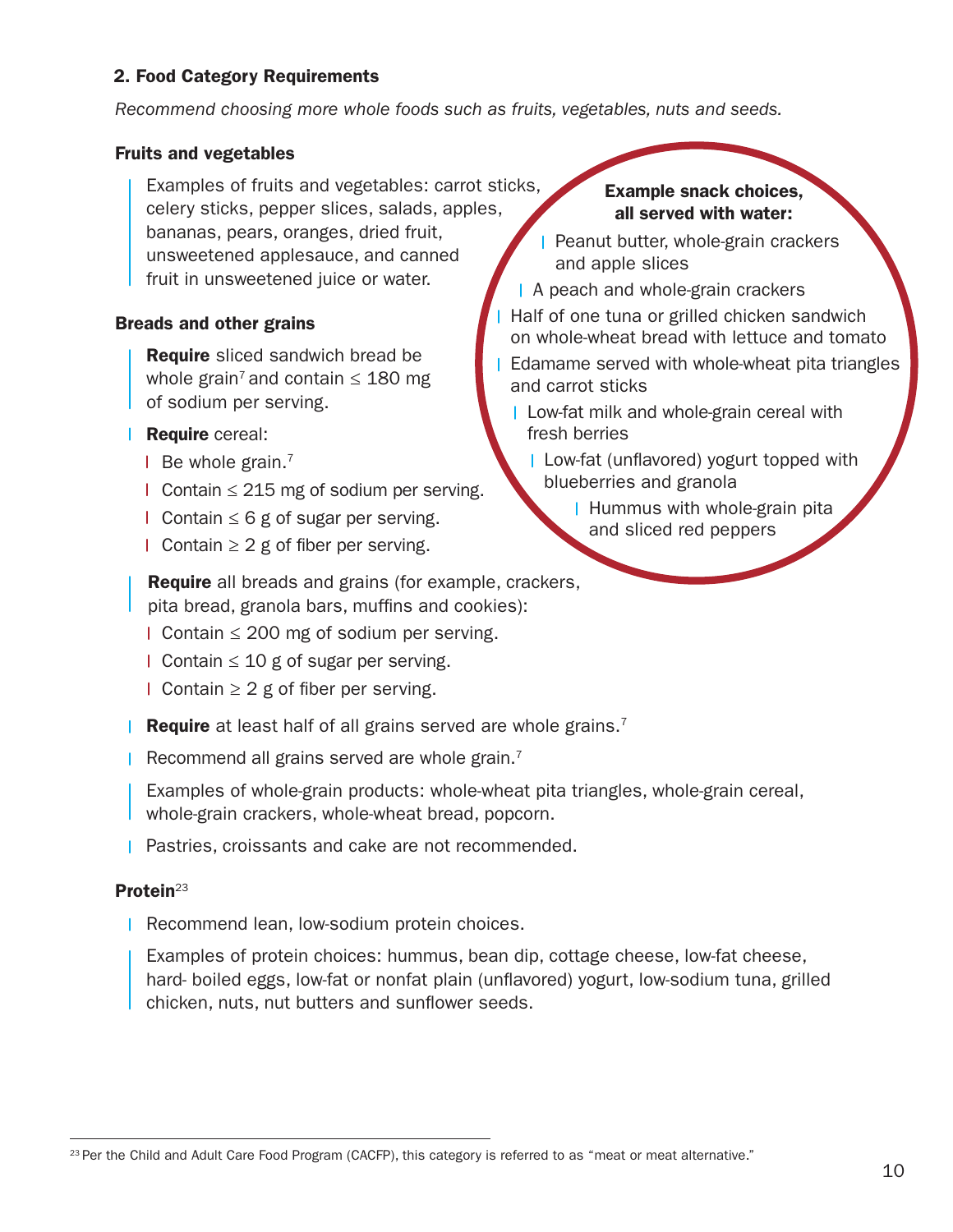### D. Special Occasion Standards for Meals and Snacks

Special occasion standards apply to trips, parties for major holidays and special events. This also includes food purchased from vendors not routinely used by the agency for normal food service.

- **Require** serving healthy options, such as fresh fruit, leafy green salad or vegetable slices.
- **Require** serving water at all special occasions.
- Recommend adopting a policy for special occasion meals and snacks.
- Recommend limiting special occasion meals and snacks (for example, once per month).

 Recommend, if serving sweets or desserts, offering them in moderation and in small portions (for example, one small cookie per person).

Recommend adhering to beverage standards described in Section 1.B on Page 2.

 Recommend eliminating all foods that meet the USDA defnition of Foods of Minimal Nutritional Value [\(FMNV\).24](https://FMNV).24) Examples of FMNV include chewing gum, candy and ice pops.

## **Section 3. Agency- and Population-Specific Standards** and Exceptions

### A. Children

 Children have different nutritional needs than adults. This section provides specifc nutrition standards and exceptions that apply to agencies that serve those age 18 years and younger.

#### 1. Requirements for Purchased Foods

 Agencies purchasing food for children (age 18 and younger) are required to follow the standards listed in Section 1 unless stated otherwise below:

#### All food and beverages

**Require**, for sites serving a majority of children age 18 and younger, food and beverages do not contain low-calorie or no-calorie sweeteners.

#### Beverages

**Require**, for child care facilities regulated by Article 47 of the NYC Health Code, not serving 100% fruit juice to children age 2 and younger.

Require, for child care facilities regulated by Article 47 of the NYC Health Code, 100% fruit juice with no added sweeteners limited to  $\leq$  4 oz per serving.

#### Milk and milk substitutes

**Require**, for child care facilities regulated by Article 47 of the NYC Health Code, only unsweetened milk.

**Require**, for children age 12 months to 2 years, only unsweetened whole milk.

<sup>&</sup>lt;sup>24</sup> The definition is available at [govinfo.gov/content/pkg/CFR-2011-title7-vol4/pdf/CFR-2011-title7-vol4-part210-appB.pdf](http://govinfo.gov/content/pkg/CFR-2011-title7-vol4/pdf/CFR-2011-title7-vol4-part210-appB.pdf).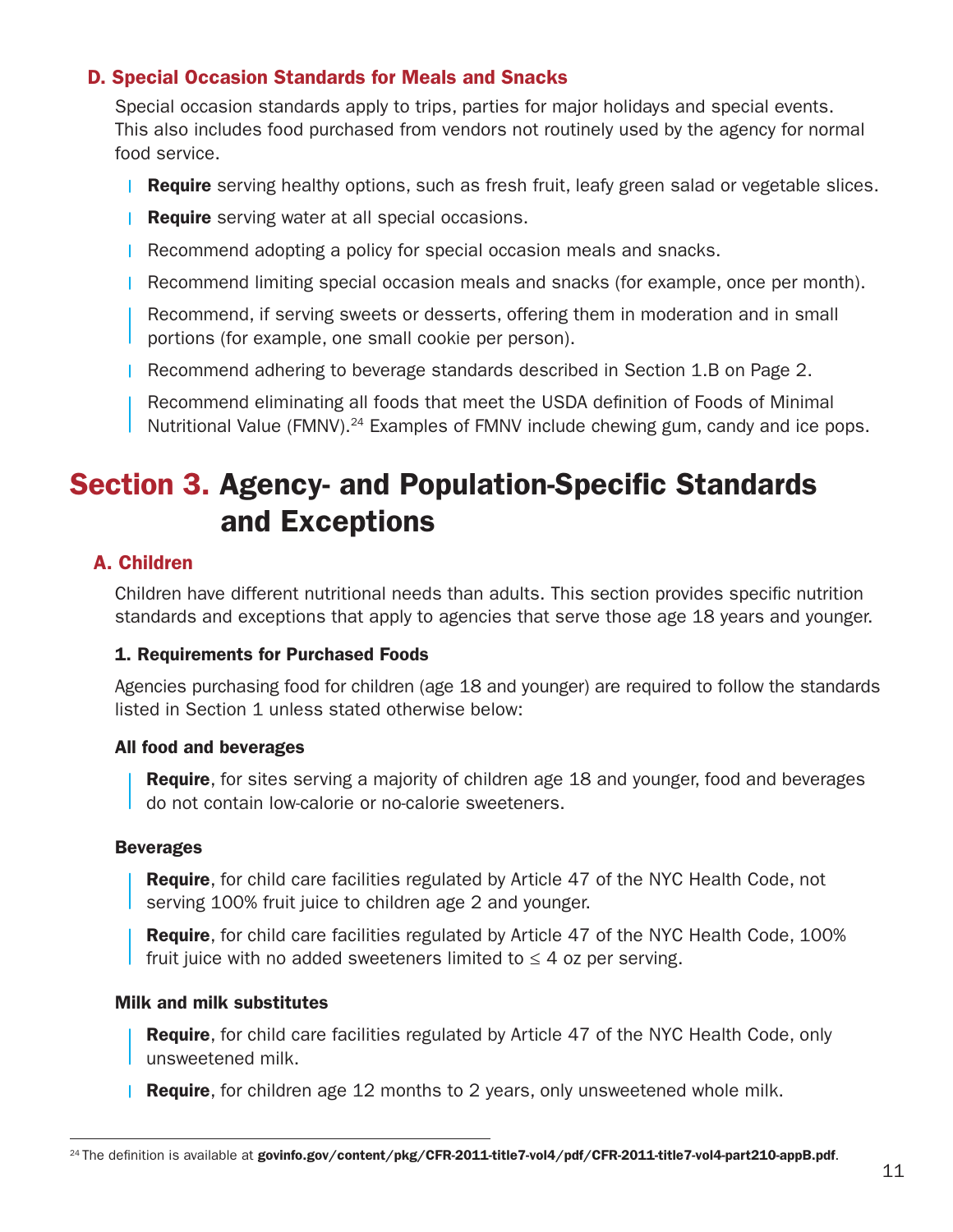**Require**, for children age 2 years and older, only unsweetened 1% or nonfat milk (unless milk with a higher fat content is medically required, as documented by a child's medical provider).

Require, for children age 4 to 18 years, favored milk or favored fuid milk substitutes be  $\leq$  130 calories per serving.

Recommend that agencies set a time line for phasing out flavored milk and flavored fluid milk substitutes.

#### 2. Nutrient Requirements for Meals and Snacks Served<sup>25</sup>

#### Overall requirements

Recommend, for agencies serving a majority of participants age 18 years and younger, following the National Academies of Sciences, Engineering, and Medicine's Dietary Reference Intakes for appropriate age [groups.26](https://groups.26)

#### Sodium

**Require**, for sites serving a majority of children age 2 to 3 years, limiting sodium to ≤ 1,200 mg per day (breakfast: ≤ 360 mg; lunch: ≤ 420 mg; and dinner: ≤ 420 mg).

**Require**, for sites serving a majority of children age 4 to 8 years, limiting sodium to ≤ 1,500 mg per day (breakfast: ≤ 450 mg; lunch: ≤ 525 mg; and dinner: ≤ 525 mg).

**Require**, for sites serving a majority of children age 9 to 13 years, limiting sodium to ≤ 1,800 mg per day (breakfast: ≤ 540 mg; lunch: ≤ 630 mg; and dinner: ≤ 630 mg).

#### Fiber

- Require, for sites serving a majority of children age 2 to 3 years old,  $\geq 14$  g of fiber per day.
- Require, for sites serving a majority of children age 4 to 8 years old,  $\geq 19$  g of fiber per day.
- Require, for sites serving a majority of children age 9 to 13 years old,  $\geq 24$  g of fiber per day.

#### **Calories**

 Participants of the School Breakfast Program and National School Lunch Program may adhere to the calorie requirements provided by this program.

#### B. Correctional Population

Agencies serving the adult correctional population have a majority of young, moderately active people who may require a higher than average caloric intake. **Require**  $\leq 2,200$ calories per day for females and  $\leq$  2,800 calories per day for males.<sup>27</sup>

 $25$  See Page 7 for programs that are exempt from this standard.

<sup>&</sup>lt;sup>26</sup> The National Academies of Sciences, Engineering, and Medicine. Health and Medicine Division. To view the Dietary Reference Intakes tables and application, visit [nationalacademies.org/hmd/Activities/Nutrition/SummaryDRIs/DRI-Tables.aspx](http://nationalacademies.org/hmd/Activities/Nutrition/SummaryDRIs/DRI-Tables.aspx).

<sup>&</sup>lt;sup>27</sup> Calorie requirements are based on 2020-2025 Dietary Guidelines for Americans, which only offer information by sex assigned at birth.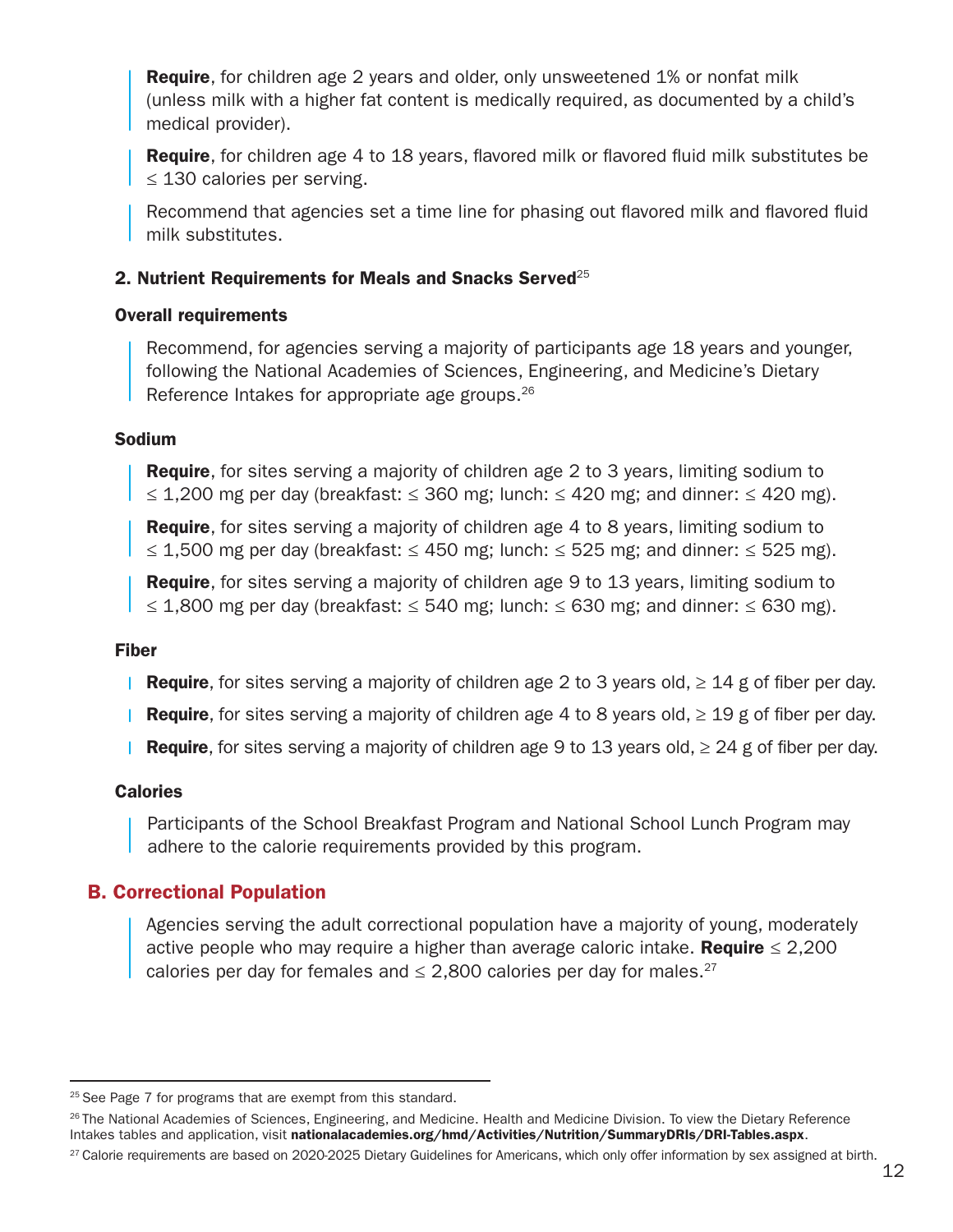#### C. Youth Detention Facilities

Agencies serving the youth detention population have a majority of young, moderately active people who may require a higher than average caloric intake. **Require**  $\leq 2,500$ calories per day for males.<sup>27,28</sup>

#### D. Adult Male Residents of the Shelter System

**Require**  $\leq$  2,600 calories per day for males residing in the shelter system (for example, single-adult male shelters, safe havens, drop-in centers, adult family shelters, and those for families with children).<sup>27,28</sup>

#### E. Child Care Services Providers

Home-based child care providers are not required to comply with these Standards.

#### F. Patients Under Therapeutic Care

Nutrition requirements consistent with established medical guidelines and diets for patients under therapeutic care supersede general nutrition criteria described here. The Patient Bill of Rights allows patients under therapeutic care to request specifc food items. These items are considered part of the therapeutic diet and do not need to meet the nutrition criteria.

Require plant-based meal and snack options be available to patients upon request, in compliance with New York State law.29

#### G. Populations With Religious or Special Dietary Food Needs

If an agency cannot meet the required purchased food standards in Section 1 due to a lack of availability of food items that meet specifc needs of the population it serves (for example, packaged kosher foods), the agency is expected to seek suitable replacements in the marketplace as quickly as possible. The agency must identify and report these products to the Mayor's Office of Food Policy and the NYC Health Department.

#### H. Emergency Food

Agencies that purchase food to be distributed by a third party to emergency food providers, such as soup kitchens and food pantries, are required to follow the standards outlined in Section 1. This does not include food purchased for the intention of a disaster response outlined in this section (see Section 3.K: Foods for Disaster Response).

#### I. Federal Commodity Food Program

Food provided by the federal government to agencies or agency programs is not required to meet the standards outlined in Section 1. However, agencies and programs accepting these foods are **required** to meet the standards outlined in Section 2. Agencies and programs are expected to provide documentation upon request to verify which products were obtained through the commodity food program.

<sup>&</sup>lt;sup>28</sup> Based on agency-specific population data.

<sup>&</sup>lt;sup>29</sup> New York State regulations can be found at [legislation.nysenate.gov/pdf/bills/2019/S1471A](http://legislation.nysenate.gov/pdf/bills/2019/S1471A).